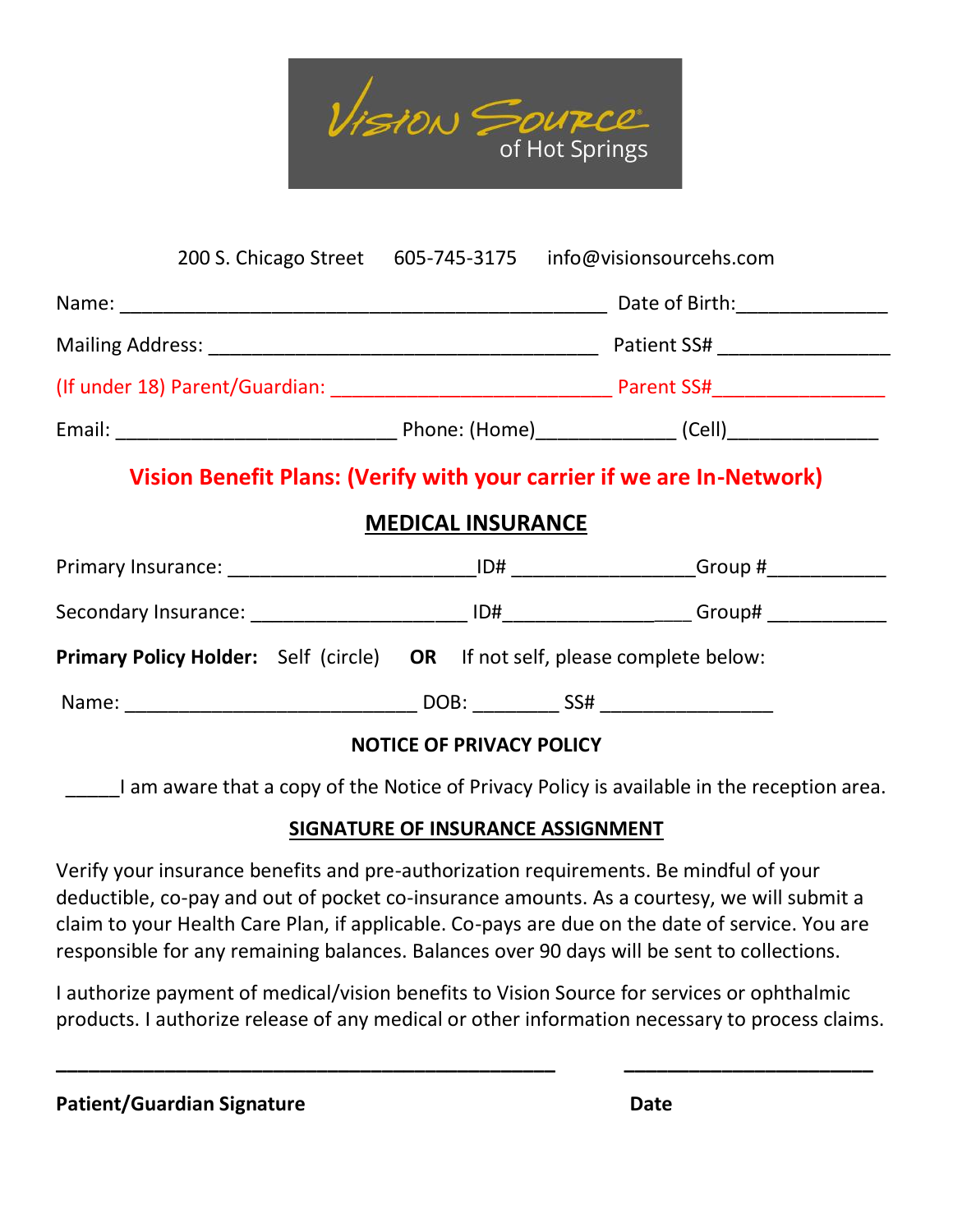

| Welcome to our office                                                                                                                                                                                | <b>Social History</b> (circle Yes or No)<br>Drink: Yes / No                                                                                                                    |                                                                 |                                                          |                                                                                                                                        |
|------------------------------------------------------------------------------------------------------------------------------------------------------------------------------------------------------|--------------------------------------------------------------------------------------------------------------------------------------------------------------------------------|-----------------------------------------------------------------|----------------------------------------------------------|----------------------------------------------------------------------------------------------------------------------------------------|
| Primary Doctor_____________________________                                                                                                                                                          |                                                                                                                                                                                | Amount (If yes): _____________________<br>Tobacco Use: Yes / No |                                                          |                                                                                                                                        |
| Specialty Doctor_______________________________                                                                                                                                                      | Tobacco Type (Circle all that apply if 'Yes'):<br>Cigarettes / Cigars / Pipes / Smokeless Tobacco<br>Amount: ____________________<br>(Circle one) Every Day Use / Some Day Use |                                                                 |                                                          |                                                                                                                                        |
|                                                                                                                                                                                                      |                                                                                                                                                                                | Former Smoker: Yes / No                                         |                                                          |                                                                                                                                        |
| Race<br>○ American Indian ○ Asian ○ Black/African American ○ Other Race ○ White<br><b>Ethnicity</b>                                                                                                  |                                                                                                                                                                                |                                                                 |                                                          |                                                                                                                                        |
| ◯ Hispanic or Latino ◯ Not Hispanic or Latino                                                                                                                                                        |                                                                                                                                                                                |                                                                 |                                                          |                                                                                                                                        |
| Please review list below and check any conditions you currently<br>have or are currently being treated for (check all that apply):                                                                   |                                                                                                                                                                                |                                                                 | <b>Constitutional</b><br>П.<br>П<br>$\Box$<br>П.         | Developmental Disabilities<br>Cancer<br>Fatigue Syndrome                                                                               |
| Ear, Nose, Throat                                                                                                                                                                                    | Neurological                                                                                                                                                                   |                                                                 | <b>Psychiatric</b>                                       |                                                                                                                                        |
| <b>Hearing Loss</b><br>$\Box$<br>Sinusitis<br>$\Box$<br>Dry Mouth<br>$\Box$<br>Laryngitis<br>$\Box$<br>$\Box$                                                                                        | <b>Multiple Sclerosis</b><br>$\Box$<br>Epilepsy<br>$\Box$<br>Tumor<br>$\Box$<br>Stroke<br>$\Box$<br>Migraine<br>$\Box$<br>$\Box$                                               |                                                                 | $\Box$<br>$\Box$<br>$\Box$<br>$\Box$<br>$\Box$           | Depression<br><b>Attention Deficit</b><br>Anxiety<br>Bipolar                                                                           |
| Cardiovascular                                                                                                                                                                                       | <b>Respiratory</b>                                                                                                                                                             |                                                                 |                                                          | <b>Gastrointestinal</b>                                                                                                                |
| Hypertension<br>$\Box$<br><b>Stroke</b><br>$\Box$<br><b>Heart Disease</b><br>П<br>Vascular Disease<br>$\Box$<br><b>Congestive Heart Failure</b><br>$\Box$<br>$\Box$<br>Other: ______________________ | Asthma<br>$\Box$<br><b>Bronchitis</b><br>$\Box$<br>Emphysema<br>$\Box$<br>$\Box$<br>Sleep Apnea<br>$\Box$                                                                      | <b>Chronic Obstruction</b><br>D Other: ___________________      | $\Box$<br>$\Box$<br>$\Box$<br>$\Box$                     | Crohn's Disease<br>Colitis<br>Ulcer<br>Acid Reflux<br>□ Celiac Disease                                                                 |
| Genitourinary                                                                                                                                                                                        | <b>Muscular Skeletal</b>                                                                                                                                                       |                                                                 | Integumentary                                            |                                                                                                                                        |
| <b>Kidney Disease</b><br>$\Box$<br>Prostate<br>$\Box$<br><b>STD</b><br>$\Box$<br>Pregnant<br>$\Box$<br>Nursing<br>$\Box$<br>Other: ______________________<br>$\Box$                                  | Osteoarthritis<br>$\Box$<br>Arthritis<br>$\Box$<br>Fibromyalgia<br>$\Box$<br>Osteoporosis<br>$\Box$<br>Gout<br>$\Box$<br>$\Box$                                                |                                                                 | $\Box$<br>$\Box$<br>$\Box$<br>$\Box$<br>$\Box$<br>$\Box$ | Eczema<br>Rosacea<br>Psoriasis<br><b>Cold Sores</b><br>Shingles                                                                        |
| <b>Endocrine</b>                                                                                                                                                                                     | <b>Hematologic/ Lymphatic</b>                                                                                                                                                  |                                                                 | <b>Allergy/Immune</b>                                    |                                                                                                                                        |
| Type 2 Diabetes<br>$\Box$<br>Type 1 Diabetes<br>$\Box$<br>$\Box$<br>Thyroid<br>Hormonal Dysfunction<br>$\Box$<br>$\Box$                                                                              | Anemia<br>$\Box$<br>$\Box$<br>Ulcer<br>$\Box$<br>Cholesterol<br>□<br>П                                                                                                         | Large volume blood loss<br>Other: ______________________        | $\Box$<br>$\Box$<br>$\Box$<br>$\Box$<br>$\Box$           | Drug allergies<br><b>Environmental Allergies</b><br><b>Rheumatoid Arthritis</b><br>Sjorgen's syndrome<br>NLEACE AANTINUE TA BAAIZ CINI |

PLEASE CONTINUE TO BACK SIDE